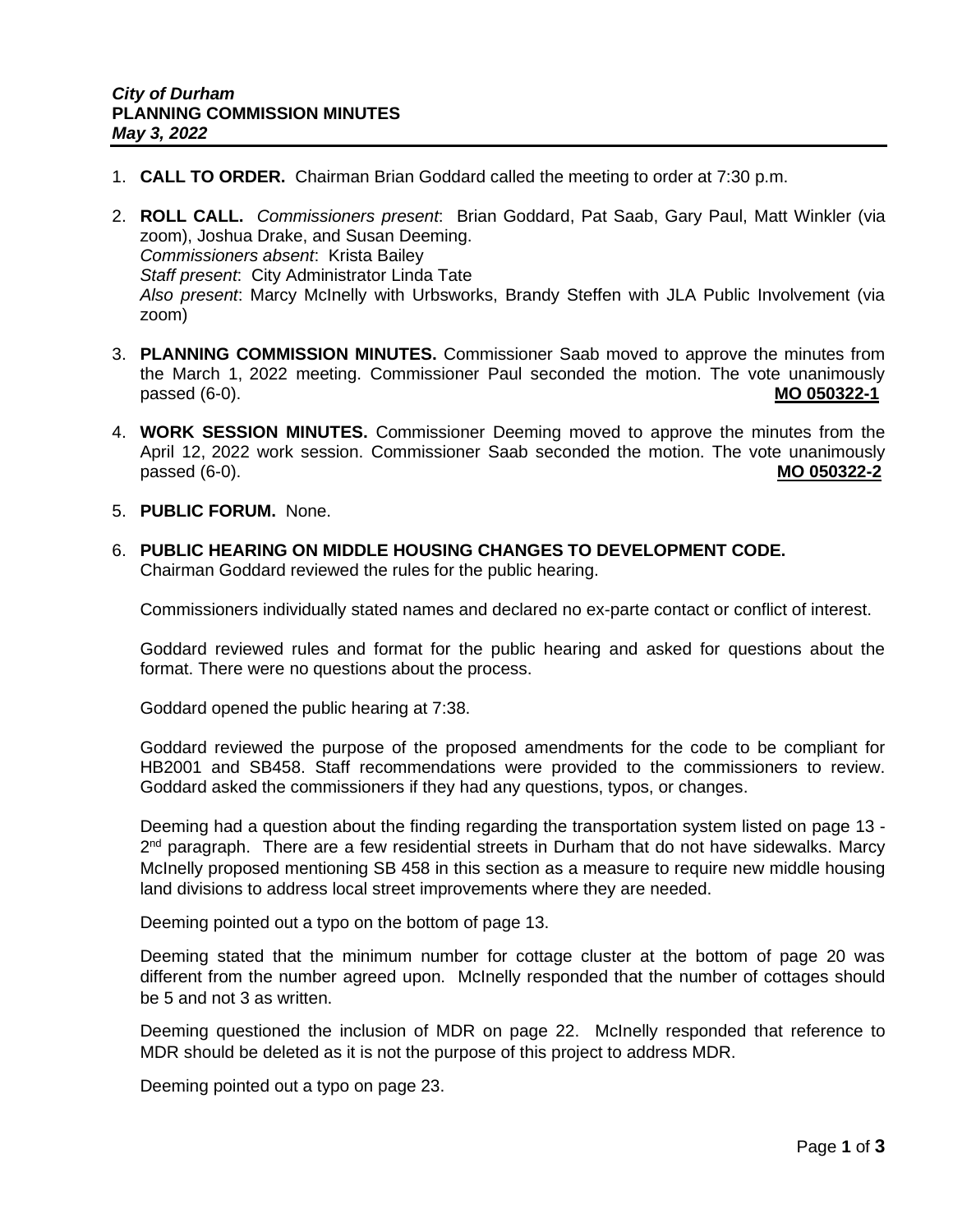Deeming asked about finding #5 on page 25. McInelly clarified that for all housing except cottage clusters the maximum height has been kept at 35' (no change). Therefore, it would helpful to add a clarifying statement in finding 5 that the maximum building height is maintained except for cottage clusters.

Deeming felt that the words "off street" should be inserted into finding 6 on page 25.

Deeming pointed out typos on pages 36 and 37.

Deeming questioned the reason for deleting the section that stated "one cottage cluster allowed to occupy a single lot". McInelly responded that it did not seem necessary to limit the number of clusters per lot since there is a limit of 5-8 number of houses per cottage cluster. The commission discussed this provision and agreed that they wanted to add it back in order to limit the number of cottage clusters per lot.

Commissioner Drake asked how many floors a cottage cluster could have if there was the maximum height limit of 25'. McInelly responded that cottage cluster houses would have about one-and-one-half stories; meaning, the second floor—if there is one—would likely be tucked within a sloped, gabled, or hipped roof. In built cottage examples this is referred to as a "loft." The goal is to have more low-profile cottage shapes as opposed to taller townhouses.

Deeming pointed out that sections 7.12.11 and 7.12.12 are missing from the current draft. McInelly explained that they were removed because other provisions met the objectives of those design standards; e.g., as shown in Figure 7.12.9, the objective was to increase curb space between driveways to allow street trees, uninterrupted sidewalk and/or on-street parking.

Deeming pointed out that "Manager" should have been changed to "City" in two places on page 52.

Drake asked if other cities are still looking at lot coverage. McInelly responded that cities are all handling it in various ways. Some cities are trying to increase housing amounts with a more permissive attitude, then they apply controls on size and shape through more restrictive dimensional standards like maximum lot coverage. This is known as a form-based approach. But for Durham the approach is to select the most conservative options so that the form does not have to be controlled. That seemed to be the most acceptable approach now, and it can always be changed in the future.

Chairman Goddard stated that public testimony could now be heard and provided the order for the testimony. Marcy McInelly from Urbsworks stated that she could provide the written testimony that has been received.

A. **Fair Housing Council of Oregon** – They are reviewing all of the proposals from around the state. They asked that the findings be supplemented to address the Housing Needs Analysis (HNA) and Buildable Lands Inventory (BLI) to provide a baseline understanding of how these amendments will address needed housing.

**McInelly stated:** There will be supplemental findings included in the Council packet.

B. **DLCD Review Team** that is reviewing compliance with HB2001 and SB451 – We passed, but there was a request for additional clarity on a few things.

**McInelly stated:** The review process for middle housing is the same as for single dwellings and that fact has been confirmed with DLCD.